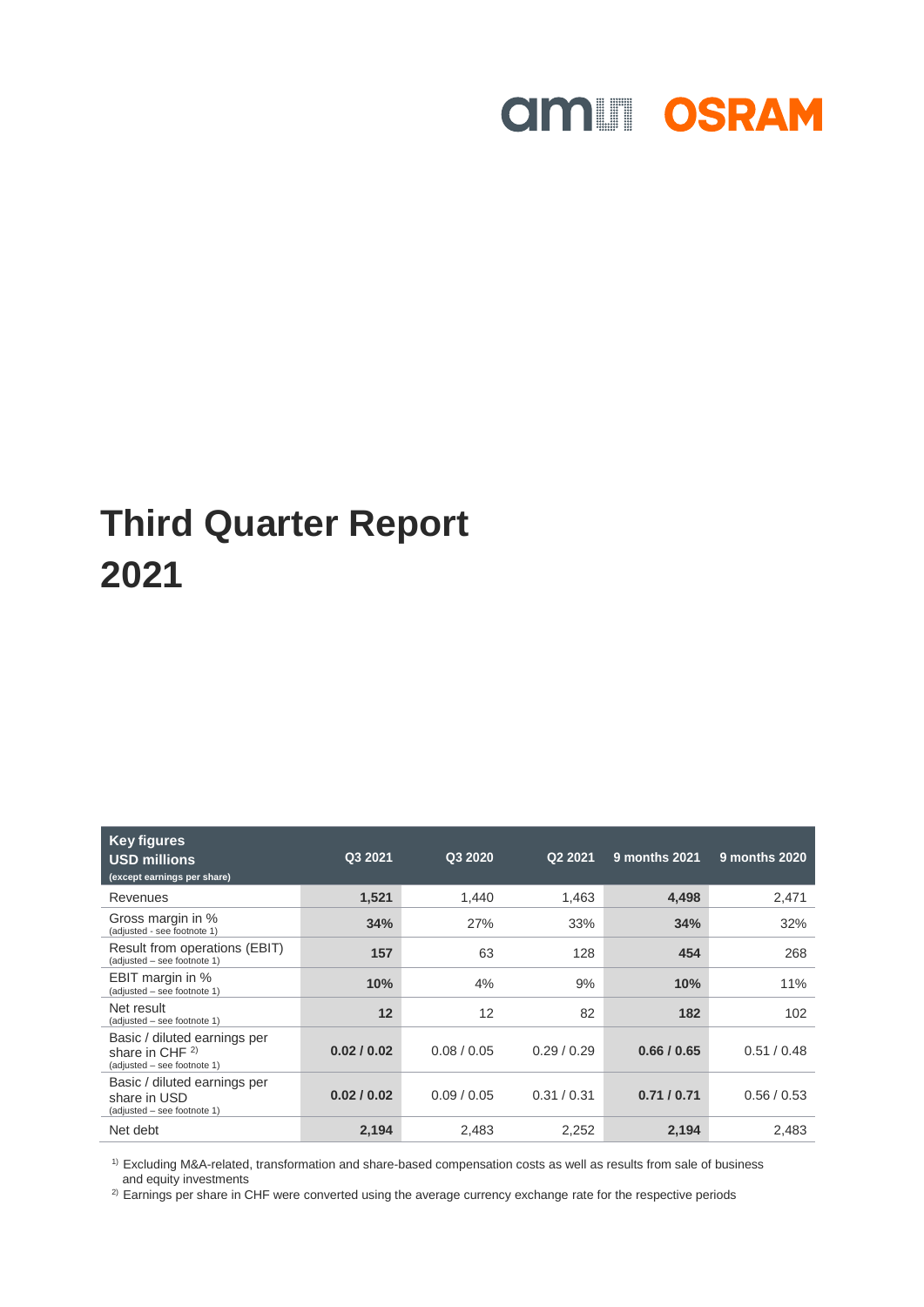

2021

#### **Robust third quarter results delivering strong profitability and operating cash flow amid demanding supply chain environment and continuing market imbalances**

Report to shareholders on the third quarter 2021

- Portfolio re-alignment continues with smaller-scale disposal of building-related systems completed and larger-scale disposal at late stage of process
- Synergy creation and integration programs progressing to plan
- Delisting of OSRAM Licht AG ("OSRAM") share completed

#### **Ladies and Gentlemen**

Our business performed well in the third quarter and delivered results clearly above the midpoint or near the upper end of our guidance. Despite continuing supply chain imbalances, our automotive business was strong while our consumer business contributed attractively in line with previous expectations. At the same time, we continue to move ahead in re-aligning and shaping our future portfolio. We closed a smaller-scale disposal for building-related systems in October and are in the late stage of a larger-scale disposal. Moreover, the joint venture between OSRAM and Continental has been dissolved which is another important step to streamline our business profile. These successes demonstrate our full focus on implementing portfolio alignments timely and as communicated. We completed the delisting of the OSRAM share at the end of the quarter which further simplifies our corporate structure. We are also pleased with the development of our integration and synergy creation programs which are progressing in line with plans and towards our targets.

We see ongoing tightness in chip supply and imbalances in supply chains, particularly in the automotive market. This is introducing revenue volatility into automotive supply chains as component shortages trigger lower production volumes at automotive OEMs. We expect that these imbalances will persist well into the coming year and continue to be accompanied by tighter availability of certain materials and supplies. Where possible we aim to factor higher sourcing costs into future customer pricing. We continue to see revenue drivers in automotive and industrial lighting and consumer optical solutions in areas like display management and camera enhancement in the coming quarters. At the same time, we invest into our technology roadmaps for mid- and long-term growth markets in display and visualization, differentiated illumination and advanced sensing. This includes focused equipment investments to improve capacity and enable new products.

#### **Financial results**

Third quarter group revenues were USD 1,521 million, up 4% sequentially compared to the second quarter 2021 and up 6% comparted to same quarter 2020. Adjusted<sup>1</sup> group gross margin for the third quarter 2021 was 34%, up from 33% for the second quarter 2021 and up from 27% for the same quarter 2020.

 $\overline{a}$ 

<sup>1</sup> Excluding M&A-related, transformation and share-based compensation costs as well as results from sale of business and equity investments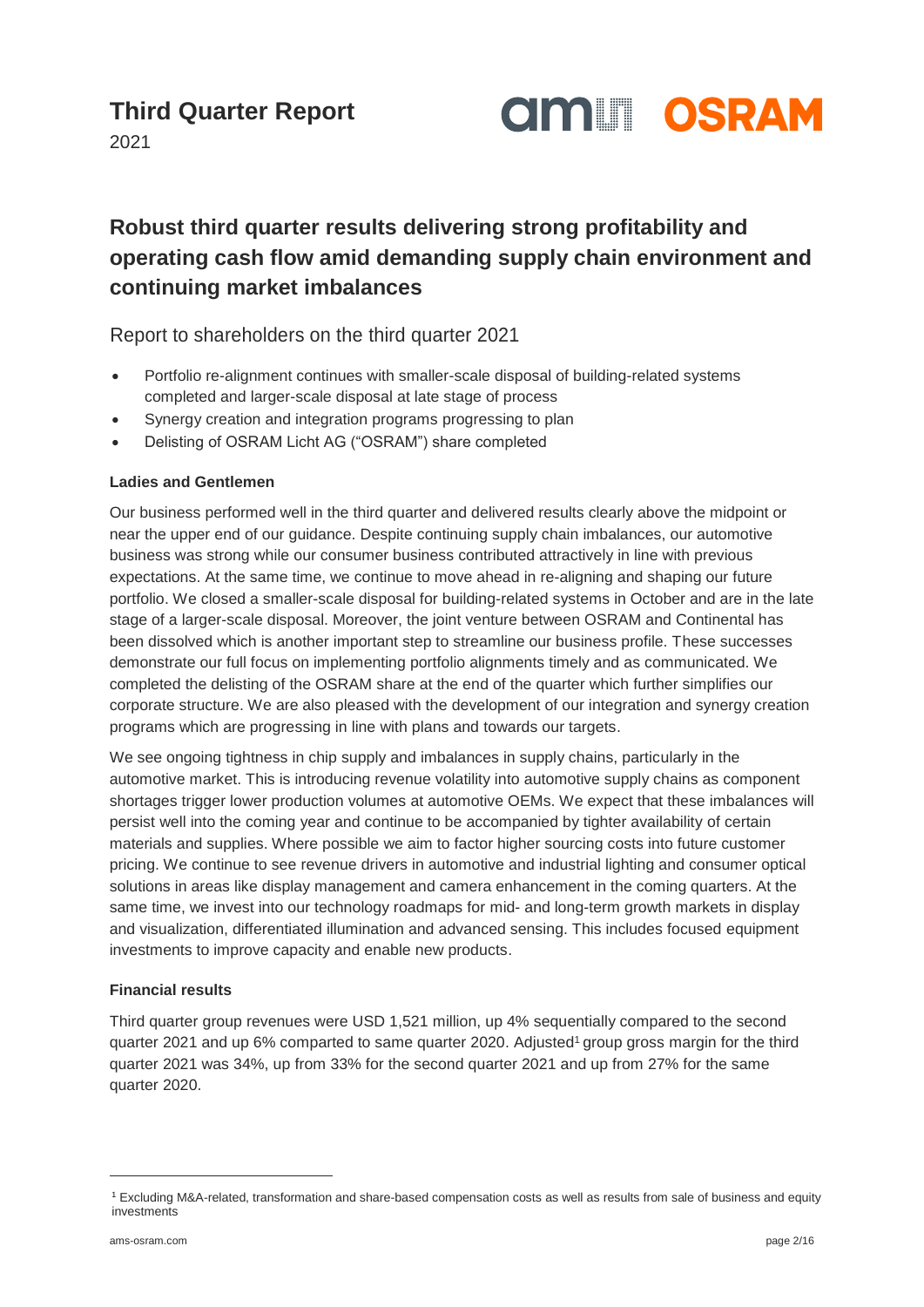

2021

The adjusted<sup>1</sup> group result from operations (EBIT) was USD 157 million or 10% of revenues for the third quarter compared up from USD 128 million or 9% for the second quarter and USD 63 million or 4% of revenues for the same period 2020 (unadjusted: USD 97 million or 6% of revenues for the third quarter). Adjusted<sup>1</sup> group net income was USD 12 million for the third quarter compared to USD 82 million for the second quarter and unchanged compared to USD 12 million for the same quarter 2020 (unadjusted: USD -48 million for the third quarter). Adjusted<sup>1</sup> diluted earnings per share<sup>2</sup> for the third quarter were USD 0.02 or CHF 0.02 (unadjusted: USD -0.21 or CHF -0.19).

The group operating cash flow for the third quarter was robust at USD 255 million while group free cash flow reached USD 147 million. Group net debt was USD 2,194 million on 30 September 2021, translating into a group leverage of 1.7x net debt/adjusted<sup>1</sup> EBITDA. Cash and cash equivalents stood at USD 1,533 million on 30 September 2021.

#### **Business development**

Our Semiconductors segment contributed strongly to group performance generating 67% of revenues in the third quarter, combined with a healthy adjusted operating margin of 13%. In this segment, the automotive market area recorded very positive results driven by available backlog. The consumer market area showed a solid development in line with expectations driven by optical sensing solutions for multiple applications. The industrial and medical market areas performed well as the attractive demand momentum in industrial lighting continues across established and emerging markets. Medical and other imaging product lines developed positively in the quarter. We pursue development activities for future optical solutions including light sensing, new LED technologies and 3D technologies such as camera enhancement, display management, AR and 3D applications, LED-based visualization, UV-C LED and advanced LED front lighting.

Our Lamps & Systems (L&S) segment showed an overall positive development in the third quarter contributing 33% of revenues. The L&S automotive business including traditional markets performed well, reflecting typical seasonality and robust demand across channels. Market traction for LED retrofit solutions continues to increase. The other areas of the L&S business recorded good demand for industrial, building-related and medical applications while demand in lagging industrial markets is showing first signs of improvement.

We have discontinued using the advisory services of former ams CFO Michael Wachsler as we have very recently been informed of an ongoing investigation of Mr. Wachsler conducted by Austrian authorities. This is related to private securities transactions allegedly assigned to Mr. Wachsler and two former employees of ams. The Supervisory Board of ams AG has acknowledged Mr. Wachsler's decision not to stand as a candidate for this Supervisory Board. Mr. Wachsler stepped down as CFO of ams effective May 2020. The company itself is not a subject of this investigation or related allegations. We are fully cooperating with the relevant authorities and have initiated an internal investigation into the matter. We are not able to comment further on ongoing investigations.

#### **Outlook**

l

For the fourth quarter 2021, we expect group revenues of USD 1,360-1,460 million - which exclude the disposed revenues of the DS North America and connected building applications businesses and

<sup>1</sup> Excluding M&A-related, transformation and share-based compensation costs as well as results from sale of business and equity investments

<sup>2</sup> Based on 261,215,988 basic / 261,489,566 diluted shares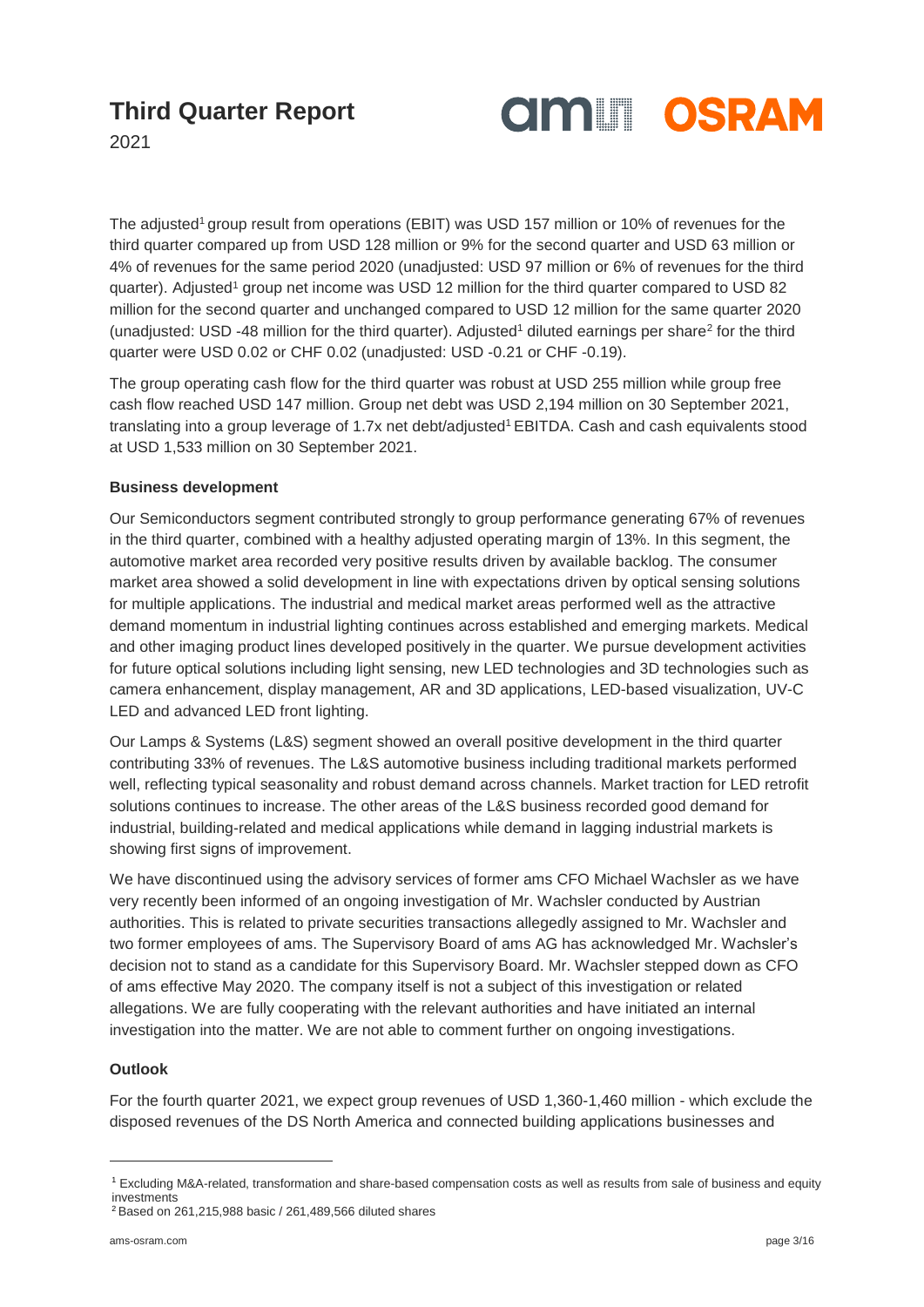

2021

deconsolidated revenues from the dissolved joint venture - and an expected adjusted operating (EBIT) margin of 8-11%, based on currently available information and exchange rates. The outlook reflects the above-mentioned disposal and deconsolidation effects as well as near term supply chain volatilities in the automotive market due to constrained end-to-end supply situations and lower production volumes at multiple OEMs, irrespective of an overall positive backlog situation. The outlook also reflects an unfavorable exchange rate development and a decreased year-on-year contribution from the consumer market in line with previous comments and expectations. On a like-for-like revenue basis to the third quarter without deconsolidation effects, expected fourth quarter group revenues would be USD 1,405-1,505 million.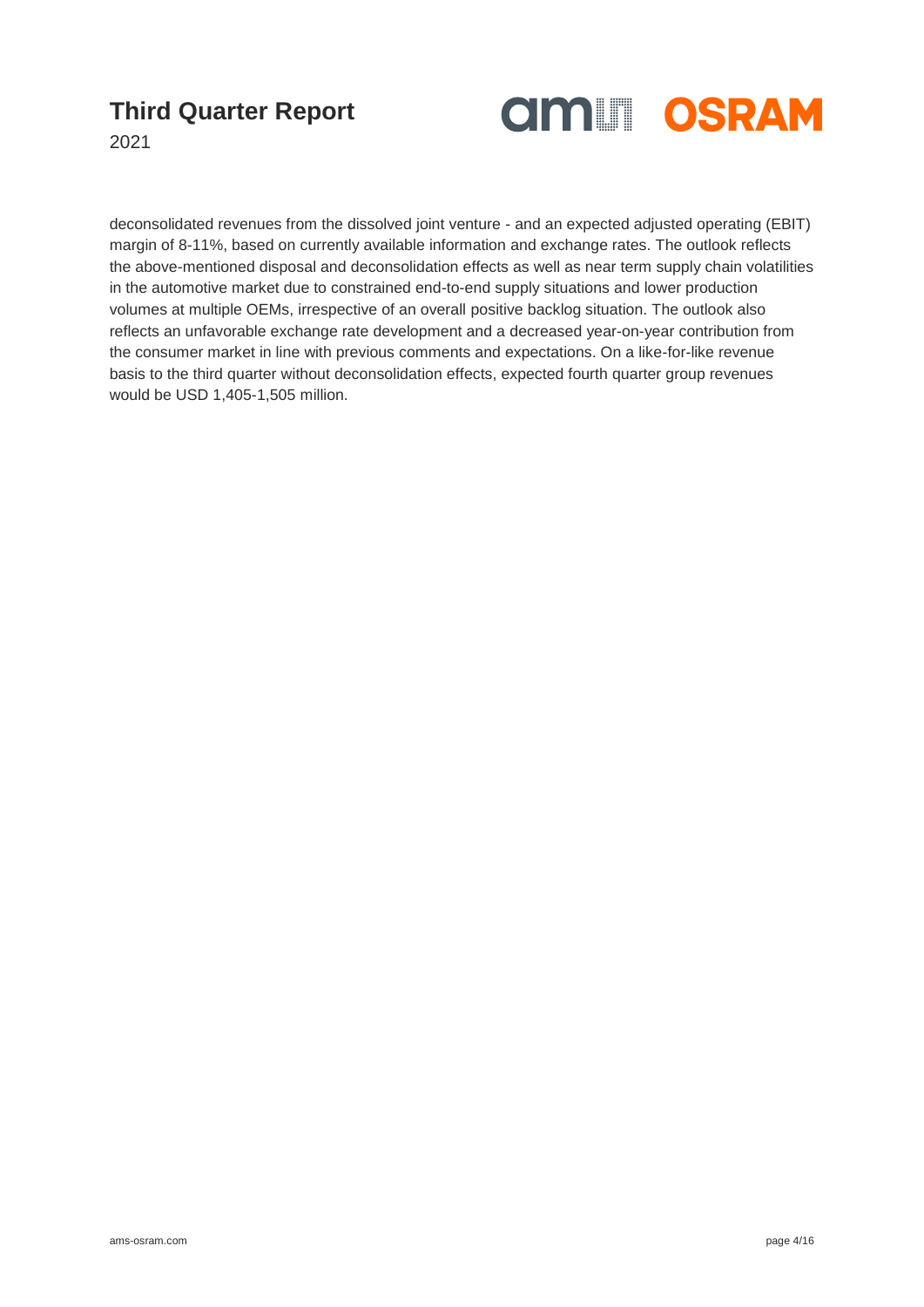

2021

#### **Consolidated Income Statement**

(unaudited)

| <b>USD millions</b><br>(except earnings per share)                         | Q3 2021        | <b>9 months 2021</b> | Q3 2020        | 9 months 2020 |
|----------------------------------------------------------------------------|----------------|----------------------|----------------|---------------|
| <b>Revenues</b>                                                            | 1,521          | 4,498                | 1,440          | 2,471         |
| Cost of sales                                                              | $-1,037$       | $-3,249$             | $-1,135$       | $-1,783$      |
| <b>Gross profit</b>                                                        | 484            | 1,249                | 307            | 688           |
| Gross margin in %                                                          | 32%            | 28%                  | 21%            | 28%           |
| Research and development                                                   | $-184$         | $-578$               | $-178$         | $-321$        |
| Selling, general and administrative                                        | $-202$         | $-668$               | $-255$         | $-393$        |
| Other operating income                                                     | 34             | 85                   | 35             | 43            |
| Other operating expense                                                    | $-29$          | $-37$                | $-2$           | $-2$          |
| Result from equity investments                                             | $-5$           | $-14$                | $-2$           | $-2$          |
| <b>Result from operations</b>                                              | 97             | 36                   | $-94$          | $12 \,$       |
| Net financing result                                                       | $-69$          | $-176$               | $-78$          | $-190$        |
| Result before tax (contin. operations)                                     | 28             | $-140$               | $-172$         | $-179$        |
| Income tax result                                                          | $-76$          | $-96$                | 25             | 21            |
| Net result (continuing operations)                                         | $-48$          | $-236$               | $-148$         | $-158$        |
| Results from discontinued operations                                       | $\overline{0}$ | $-1$                 | $\overline{2}$ | 2             |
| Net result                                                                 | $-48$          | $-237$               | $-144$         | -155          |
|                                                                            |                |                      |                |               |
| Thereof non-controlling interests                                          | $\overline{7}$ | $-2$                 | $-43$          | -43           |
| Thereof ams shareholders                                                   | $-55$          | $-235$               | $-102$         | -112          |
|                                                                            |                |                      |                |               |
| Basic earnings per share in CHF <sup>1)</sup>                              | $-0.19$        | $-0.83$              | $-0.36$        | $-0.51$       |
| Diluted earnings per share in CHF <sup>1)</sup>                            | $-0.19$        | $-0.83$              | $-0.38$        | $-0.51$       |
| Basic earnings per share in USD                                            | $-0.21$        | $-0.90$              | $-0.39$        | $-0.57$       |
| Diluted earnings per share in USD                                          | $-0.21$        | $-0.90$              | $-0.43$        | $-0.57$       |
| Basic earnings per share in CHF <sup>1)</sup><br>(continuing operations)   | $-0.19$        | $-0.83$              | $-0.37$        | $-0.52$       |
| Diluted earnings per share in CHF <sup>1)</sup><br>(continuing operations) | $-0.19$        | $-0.83$              | $-0.39$        | $-0.52$       |
| Basic earnings per share in USD<br>(continuing operations)                 | $-0.21$        | $-0.90$              | $-0.40$        | $-0.58$       |
| Diluted earnings per share in USD<br>(continuing operations)               | $-0.21$        | $-0.90$              | $-0.44$        | $-0.58$       |
|                                                                            |                |                      |                |               |
| Number of shares basic (in million)                                        | 261.2          | 261.1                | 260.6          | 200.0         |
| Number of shares diluted (in million)                                      | 261.5          | 261.7                | 265.5          | 205.5         |

<sup>1)</sup> Earnings per share in CHF were converted using the average currency exchange rate for the respective period.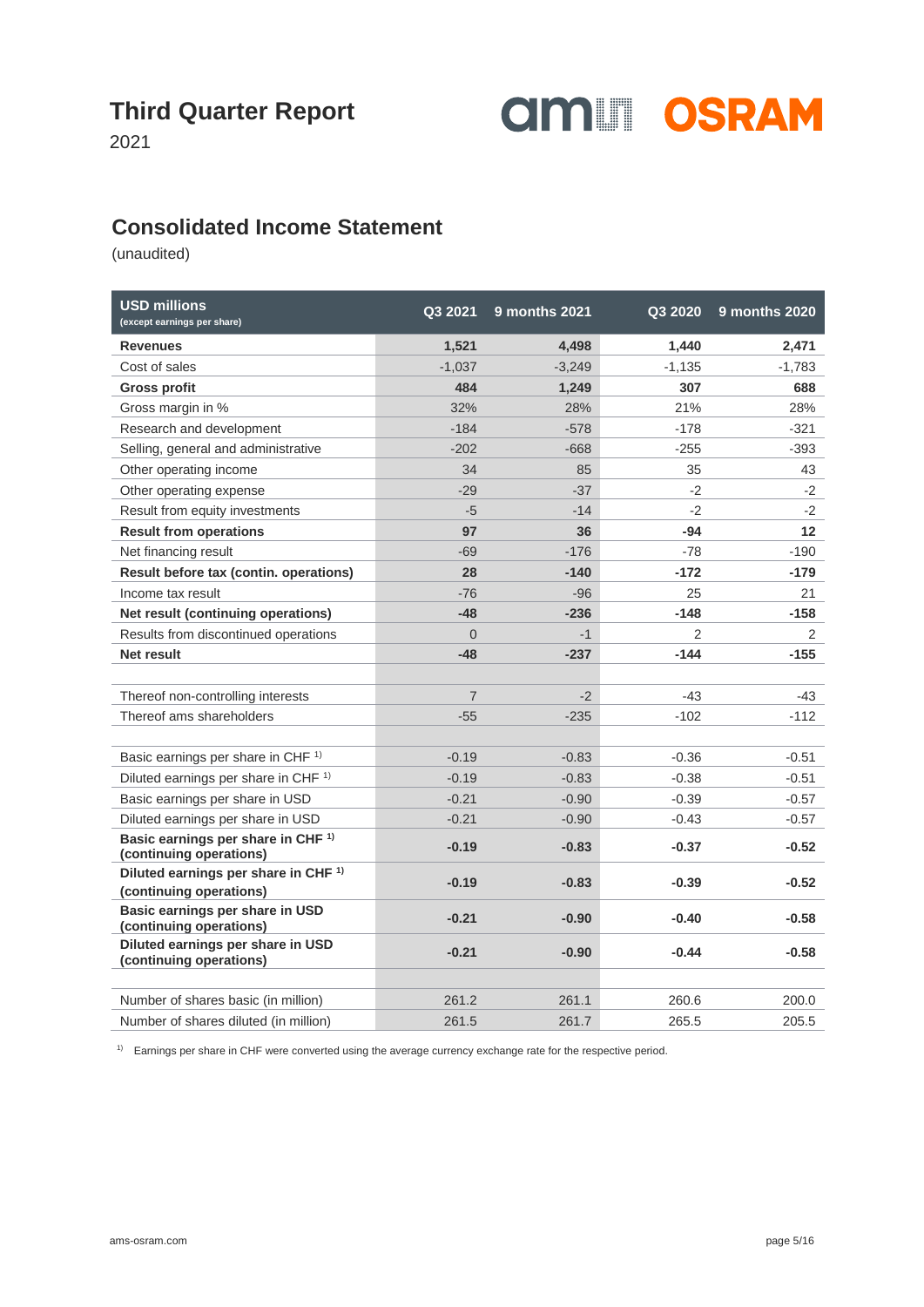

2021

#### **Consolidated Balance Sheet**

| <b>USD millions</b>                                 | <b>September 30, 2021</b> | December 31, 2020 |
|-----------------------------------------------------|---------------------------|-------------------|
| <b>Assets</b>                                       |                           |                   |
| Cash and cash equivalents                           | 1,533                     | 1,886             |
| Trade receivables                                   | 826                       | 733               |
| Inventories                                         | 978                       | 1,013             |
| Other receivables and assets                        | 271                       | 200               |
| Short-term investments                              | 19                        | 22                |
| Assets held for sale                                | 232                       | 57                |
| <b>Total current assets</b>                         | 3,860                     | 3,911             |
| Property, plant and equipment                       | 1,881                     | 2,288             |
| Intangible assets                                   | 4,733                     | 4,783             |
| Right of use assets                                 | 298                       | 341               |
| Investments in associates                           | 81                        | 89                |
| Deferred tax assets                                 | 157                       | 195               |
| Other long term assets                              | 147                       | 128               |
| <b>Financial assets</b>                             | 37                        | 30                |
| <b>Total non-current assets</b>                     | 7,333                     | 7,854             |
| <b>Total assets</b>                                 | 11,192                    | 11,763            |
| <b>Liabilities and Equity</b>                       |                           |                   |
| <b>Current liabilities</b>                          |                           |                   |
| Short-term interest-bearing loans and borrowings    | 565                       | 280               |
| Trade payables                                      | 791                       | 643               |
| Income tax payables                                 | 136                       | 123               |
| <b>Current Provisions</b>                           | 424                       | 404               |
| Other current liabilities                           | 1,538                     | 2,002             |
| Liabilities associated with assets held for sale    | 182                       | 150               |
| <b>Total current liabilities</b>                    | 3,635                     | 3,603             |
| Interest-bearing loans and borrowings               | 3,162                     | 3,620             |
| Employee benefits                                   | 217                       | 257               |
| Deferred tax liabilities                            | 243                       | 268               |
| Provisions                                          | 52                        | 52                |
| Other liabilities                                   | 531                       | 387               |
| <b>Total non-current liabilities</b>                | 4,205                     | 4,586             |
| <b>Equity</b>                                       |                           |                   |
| Issued capital                                      | 324                       | 324               |
| Additional paid-in capital                          | 2,313                     | 2,569             |
| Treasury shares                                     | $-145$                    | $-150$            |
| Retained earnings                                   | 18                        | 1,092             |
| Other components of equity                          | 900                       | $-190$            |
| Total equity attributable to shareholders of ams AG | 3,410                     | 3,646             |
| Non-controlling interests                           | $-59$                     | $-72$             |
| <b>Total equity</b>                                 | 3,352                     | 3,574             |
| <b>Total liabilities and equity</b>                 | 11,192                    | 11,763            |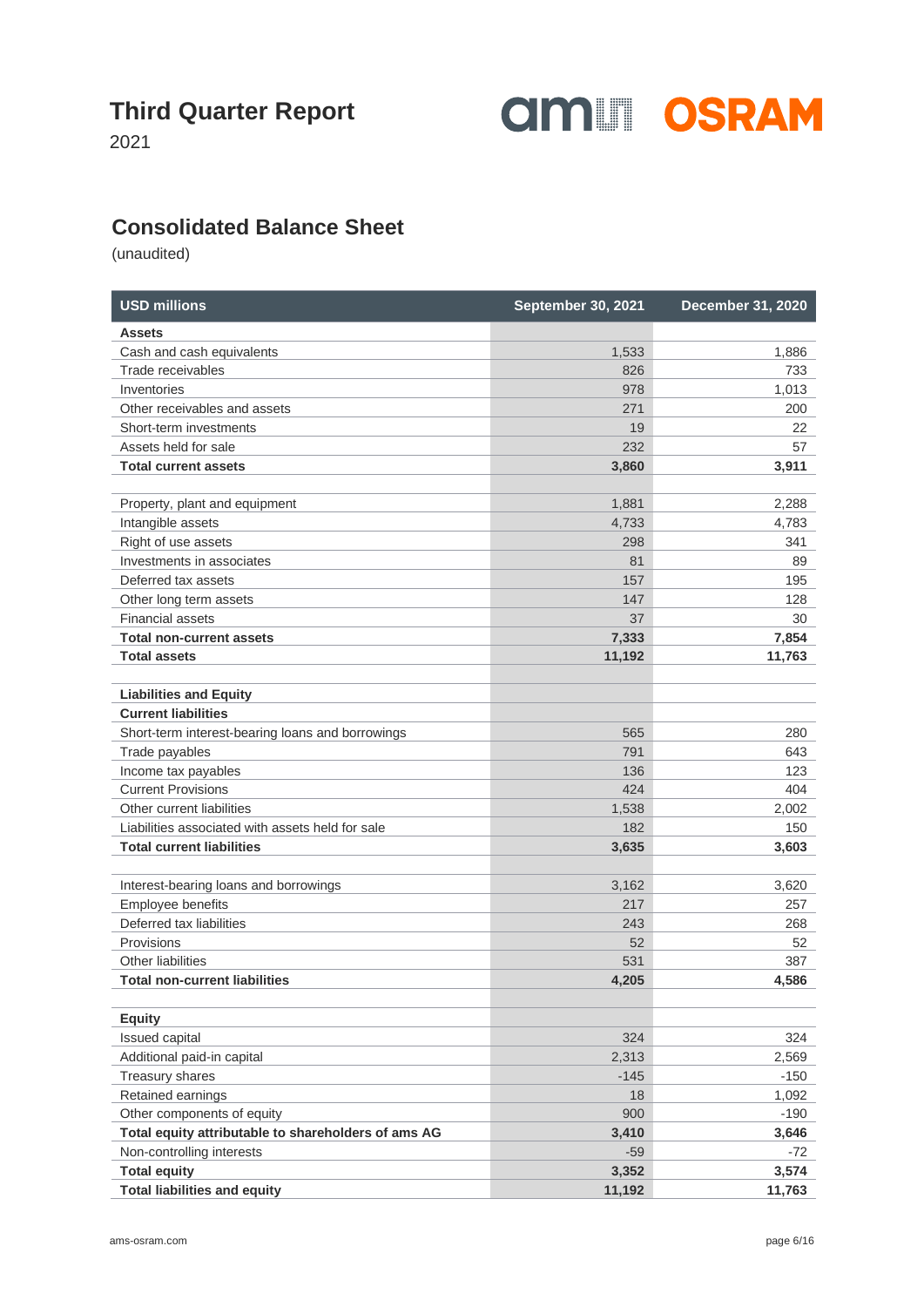

2021

#### **Consolidated Statement of Cash Flows**

| <b>USD millions</b>                                                                                                | Q3 2021        | 9 months<br>2021 | Q3 2020                  | 9 months<br>2020 |
|--------------------------------------------------------------------------------------------------------------------|----------------|------------------|--------------------------|------------------|
| <b>Operating activities</b>                                                                                        |                |                  |                          |                  |
| Net income (loss)                                                                                                  | $-48$          | $-237$           | $-144$                   | $-155$           |
| Adjustments to reconcile net income (loss) to cash provided/used                                                   | $\Omega$       | $\overline{0}$   | $\Omega$                 | $\mathbf 0$      |
| Income (loss) from discontinued operations, net of tax                                                             | $\Omega$       | $\mathbf{1}$     | $-3$                     | $-3$             |
| Amortization, depreciation, and impairment                                                                         | 148            | 693              | 277                      | 455              |
| Expenses from stock option plans (acc. to IFRS 2)                                                                  | 12             | 38               | 21                       | 60               |
| Income taxes                                                                                                       | 76             | 96               | $-25$                    | $-21$            |
| Net financial result                                                                                               | 69             | 176              | 78                       | 190              |
| Other non-cash (income) expenses                                                                                   | $-3$           | $-1$             | 13                       | 13               |
| (Gains) losses on sales and disposals of businesses, intangible<br>assets, and property, plant, and equipment, net | $-2$           | $-31$            | $\mathbf{1}$             | $\mathbf{1}$     |
| Result from sale of financial assets                                                                               | $\overline{0}$ | $\overline{0}$   | $\mathbf 0$              | 0                |
| (Gains) losses on investments accounted for using the equity<br>method                                             | 3              | 9                | $\overline{2}$           | 3                |
| Change in current assets and liabilities                                                                           | $\overline{0}$ | $\overline{0}$   | $\overline{0}$           | $\mathbf 0$      |
| (Increase) decrease in inventories                                                                                 | 20             | $-38$            | 74                       | 59               |
| (Increase) decrease in trade receivables                                                                           | $-13$          | $-64$            | $-53$                    | 55               |
| (Increase) decrease in other current assets                                                                        | $-37$          | $-41$            | 23                       | $-42$            |
| Increase (decrease) in trade payables                                                                              | 8              | 150              | $-124$                   | $-113$           |
| Increase (decrease) in current provisions                                                                          | $-9$           | $-29$            | 12                       | $-4$             |
| Increase (decrease) in other current liabilities                                                                   | 60             | 79               | $\overline{\mathcal{L}}$ | 24               |
| Change in other assets and liabilities                                                                             | $-11$          | $-1$             | $-61$                    | $-62$            |
| Income taxes paid                                                                                                  | $-20$          | $-81$            | -9                       | -9               |
| Dividends received                                                                                                 | $\Omega$       | $\overline{0}$   | $\Omega$                 | $\mathbf{0}$     |
| Interest received                                                                                                  | $\mathbf{1}$   | 3                | $\mathbf{1}$             | $\overline{4}$   |
| Cash flows from operating activities<br>(continuing operations)                                                    | 255            | 723              | 86                       | 454              |
| Cash flows from operating activities discontinued operations                                                       | $\Omega$       | $\Omega$         | $-2$                     | $-2$             |
| <b>Cash flows operating activities</b>                                                                             | 255            | 723              | 84                       | 452              |
|                                                                                                                    |                |                  |                          |                  |
| <b>Investing activities</b>                                                                                        |                |                  |                          |                  |
| Additions to intangible assets and property, plant, and equipment                                                  | $-108$         | $-255$           | $-84$                    | $-145$           |
| Acquisitions, net of cash and cash equivalents acquired                                                            | $-10$          | $-532$           | $-1,386$                 | $-1,386$         |
| Purchases of investments                                                                                           | $-1$           | $-12$            | $-1$                     | $-214$           |
| Proceeds and payments from sales of investments, intangible<br>assets, and property, plant, and equipment          | $\overline{2}$ | 12               | 2                        | 2                |
| Proceeds and payments from sales of business activities, net of<br>cash and cash equivalents disposed of           | 45             | 136              | $\mathbf 0$              | 49               |
| Cash flows from investing activities (continuing operations)                                                       | $-73$          | $-652$           | $-1,469$                 | $-1,694$         |
| Cash flows from investing activities discontinued operations                                                       | $\mathbf 0$    | $\overline{0}$   | $\overline{0}$           | 0                |
| Cash flows from investing activities                                                                               | $-73$          | $-652$           | $-1.469$                 | $-1,694$         |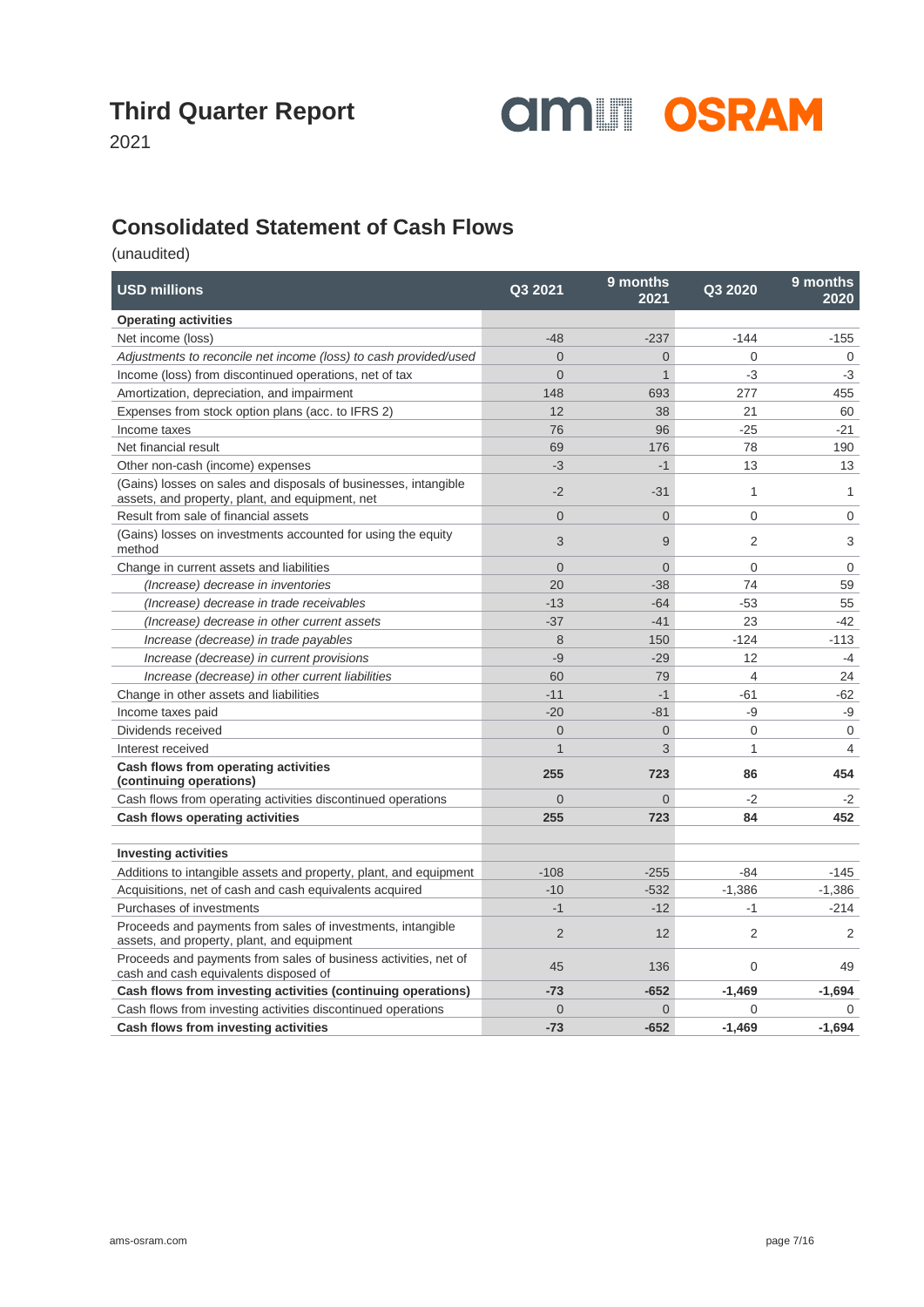

2021

| <b>Financing activities</b>                                                              |          |          |          |          |
|------------------------------------------------------------------------------------------|----------|----------|----------|----------|
| Payments from capital increases in subsidiaries with minority<br>interests               | $\Omega$ | 15       | $\Omega$ | 0        |
| Purchase of common stock of company                                                      | $\Omega$ | $-1$     | $\Omega$ | $-150$   |
| Proceeds from issuance of long-term debt                                                 | $\Omega$ | $\Omega$ | 1,465    | 1,465    |
| Proceeds from loans                                                                      | 1        | 114      | 103      | 213      |
| Repayment of convertible notes                                                           | $\Omega$ | $-20$    | $\Omega$ | $\Omega$ |
| Repayment of loans                                                                       | $-137$   | $-337$   | $-1.085$ | $-1,248$ |
| Repayment of lease liabilities                                                           | $-23$    | $-63$    | $-17$    | $-29$    |
| Sale of treasury shares                                                                  | 1        | 6        |          | 167      |
| Interest paid                                                                            | $-59$    | $-146$   | $-14$    | $-36$    |
| Transaction costs from loans and borrowing                                               | $\Omega$ | $\Omega$ | $-51$    | $-177$   |
| Dividends paid                                                                           | $\Omega$ | $-1$     | $-2$     | $-2$     |
| Changes resulting from capital increase                                                  | $\Omega$ | $\Omega$ | $\Omega$ | 1,947    |
| Cash flows from financing activities (continuing operations)                             | $-218$   | $-432$   | 401      | 2,149    |
| Cash flows from financing activities (discontinued operations)                           | $\Omega$ | $\Omega$ | $\Omega$ | $\Omega$ |
| Cash flows from financing activities                                                     | $-218$   | $-432$   | 401      | 2,149    |
|                                                                                          |          |          |          |          |
| Effects of changes in foreign exchange rates on cash and cash<br>equivalents             | 9        | 31       | $-47$    | -48      |
| Change in cash and cash equivalents                                                      | $-27$    | $-330$   | $-1,032$ | 859      |
| Cash and cash equivalents at the begin of period                                         | 1,597    | 1,899    | 2,482    | 591      |
| Cash and cash equivalents at end of period                                               | 1,570    | 1,570    | 1,450    | 1,450    |
| Less: Cash and cash equivalent of assets held for sale at the<br>end of reporting period | 37       | 37       | 11       | 11       |
| Cash and cash equivalents at end of period (continuing<br>operations)                    | 1,533    | 1,533    | 1,439    | 1,439    |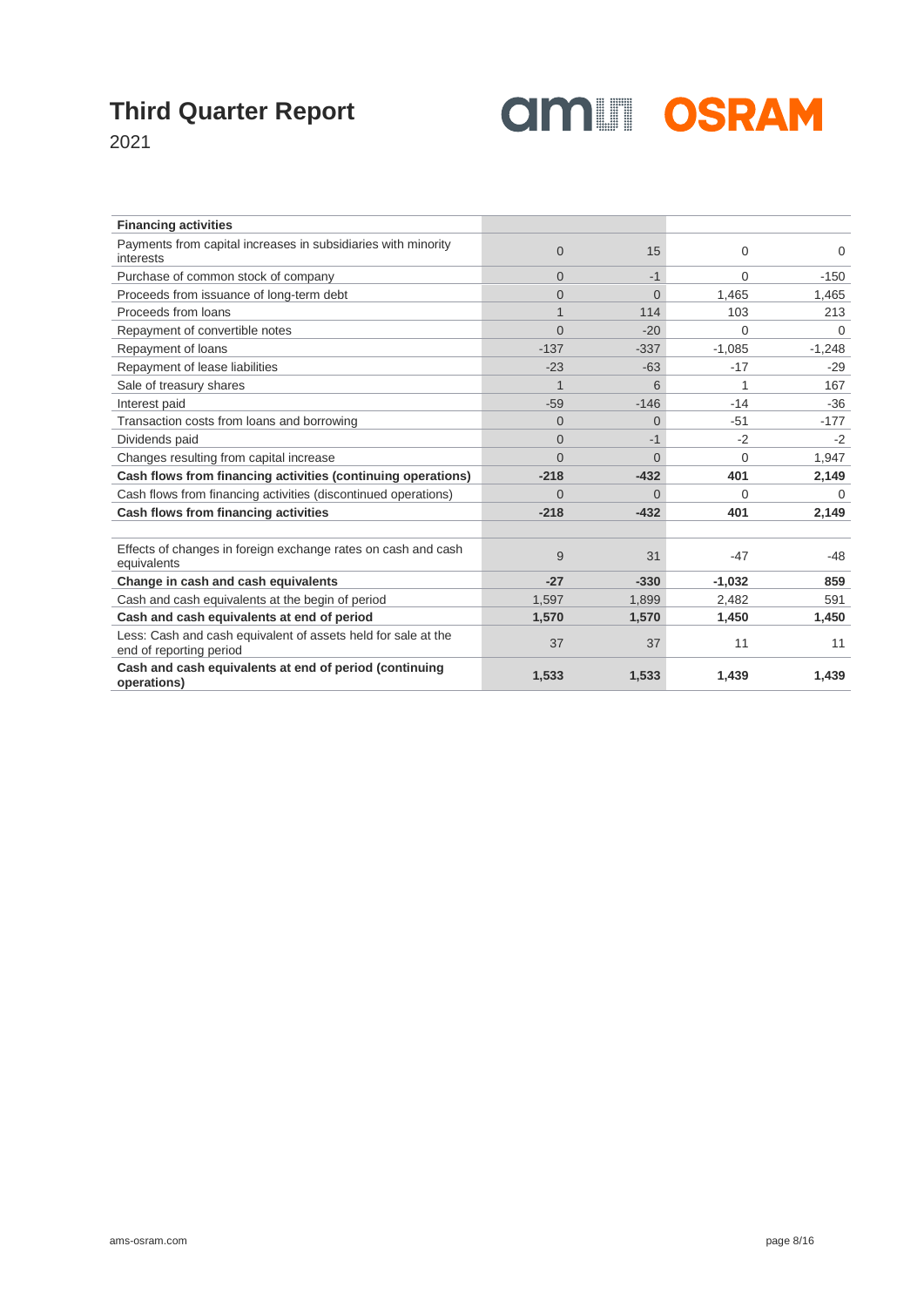

2021

#### **Reconciliation from adjusted figures to reported figures**

| <b>USD millions</b>                                 |                | Q3 2021 9 months 2021 |          | Q3 2020 9 months 2020 |
|-----------------------------------------------------|----------------|-----------------------|----------|-----------------------|
| Gross profit – adjusted                             | 514            | 1,526                 | 384      | 792                   |
| M&A related costs<br>(information - see footnote 1) | $-24$          | $-72$                 | $-32$    | $-55$                 |
| Share-based compensation                            | $-1$           | $-2$                  | -4       | $-7$                  |
| <b>Transformation costs</b>                         | $-5$           | $-25$                 | $-42$    | -42                   |
| Asset restructuring                                 | $\overline{0}$ | $-179$                | $\Omega$ | $\mathbf 0$           |
| Gross profit – IFRS reported                        | 484            | 1,249                 | 306      | 688                   |
| Gross margin in % - adjusted                        | 34%            | 34%                   | 27%      | 32%                   |
| Gross margin in % - IFRS reported                   | 32%            | 28%                   | 21%      | 28%                   |
| Operating expenses - adjusted                       | $-357$         | $-1,072$              | $-322$   | $-524$                |
| M&A related costs<br>(information - see footnote 1) | $-38$          | $-94$                 | -49      | -86                   |
| Share-based compensation                            | $-11$          | $-37$                 | $-17$    | $-53$                 |
| Result from the sale of a business                  | 19             | 43                    | 0        | $\Omega$              |
| <b>Transformation costs</b>                         | 6              | $-39$                 | $-11$    | $-11$                 |
| Result from equity investments                      | $-5$           | $-14$                 | $-2$     | $-3$                  |
| Operating expenses – reported                       | $-387$         | $-1,213$              | $-401$   | $-677$                |
| Result from operations - adjusted                   | 157            | 454                   | 63       | 268                   |
| M&A related costs<br>(information - see footnote 1) | $-62$          | $-166$                | $-81$    | $-140$                |
| Share-based compensation                            | $-12$          | $-39$                 | $-21$    | -60                   |
| Transformation costs                                | $\overline{0}$ | $-64$                 | $-54$    | -54                   |
| Asset restructuring                                 | $\overline{0}$ | $-179$                | 0        | $\mathbf 0$           |
| Result from the sale of a business                  | 19             | 43                    | 0        | $\mathbf 0$           |
| Result from equity investments                      | $-5$           | $-14$                 | $-2$     | $-3$                  |
| <b>Result from operations – IFRS reported</b>       | 97             | 36                    | $-95$    | 11                    |
| Operating margin in % - adjusted                    | 10%            | 10%                   | 4%       | 11%                   |
| Operating margin in % - reported                    | 6%             | 1%                    | $-7%$    | $0\%$                 |
|                                                     |                |                       |          |                       |
| Result from operations - adjusted                   | 157            | 454                   | 63       | 268                   |
| Net financing result                                | $-69$          | $-176$                | -78      | $-190$                |
| Income tax result                                   | $-76$          | $-96$                 | 25       | 21                    |
| Net result adjusted (continuing operations)         | 12             | 182                   | 10       | 99                    |
| Results from discontinued operations                | $\overline{0}$ | $-1$                  | 2        | 2                     |
| Net result - adjusted                               | 12             | 182                   | 12       | 102                   |
| Basic adjusted earnings per share<br>(in USD)       | 0.02           | 0.71                  | 0.11     | 0.58                  |

<sup>1)</sup> M&A related costs includes depreciation and amortization of purchase price allocated assets, integration, carve-out and acquisition related costs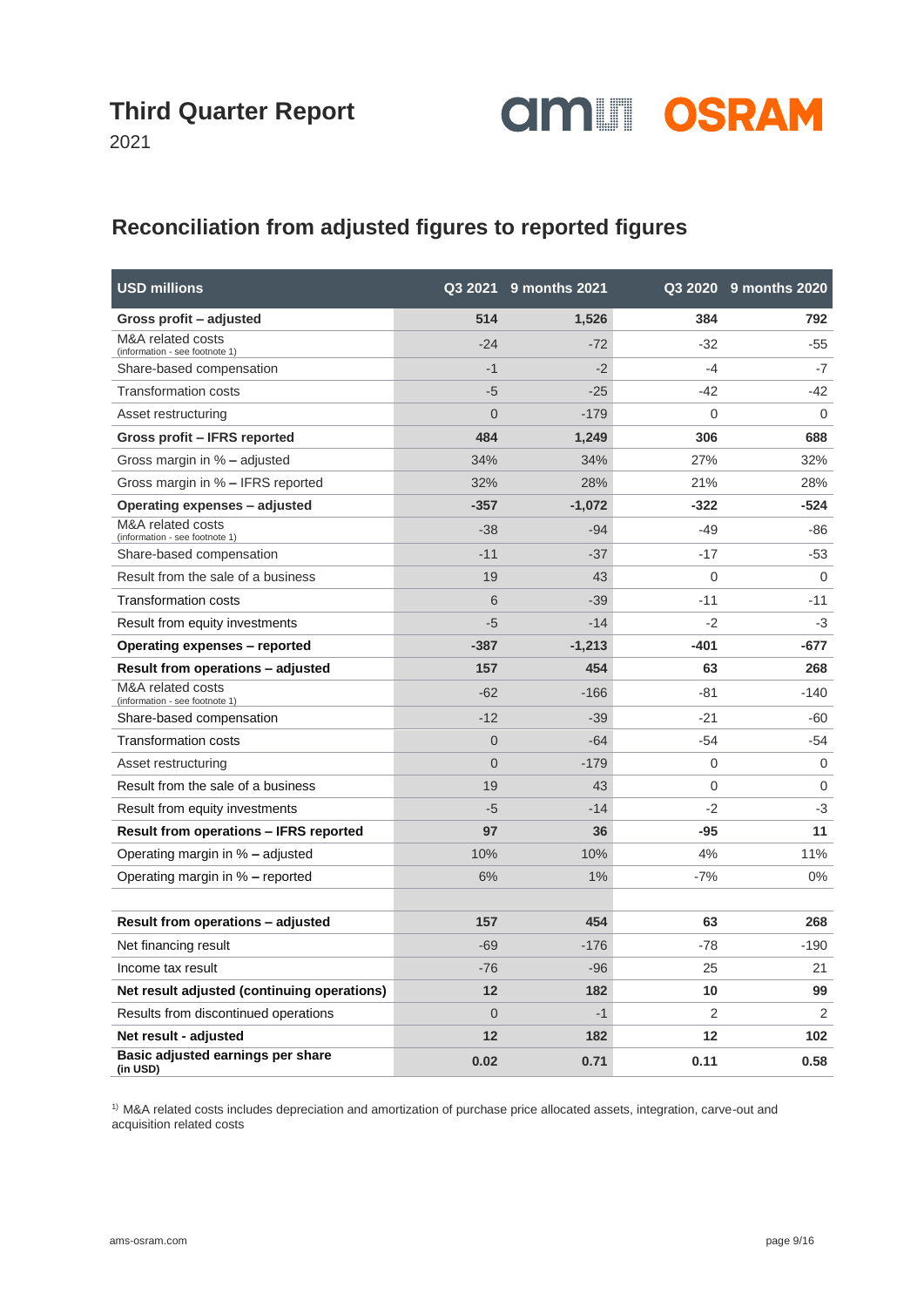2021



## **Financial statements in EUR**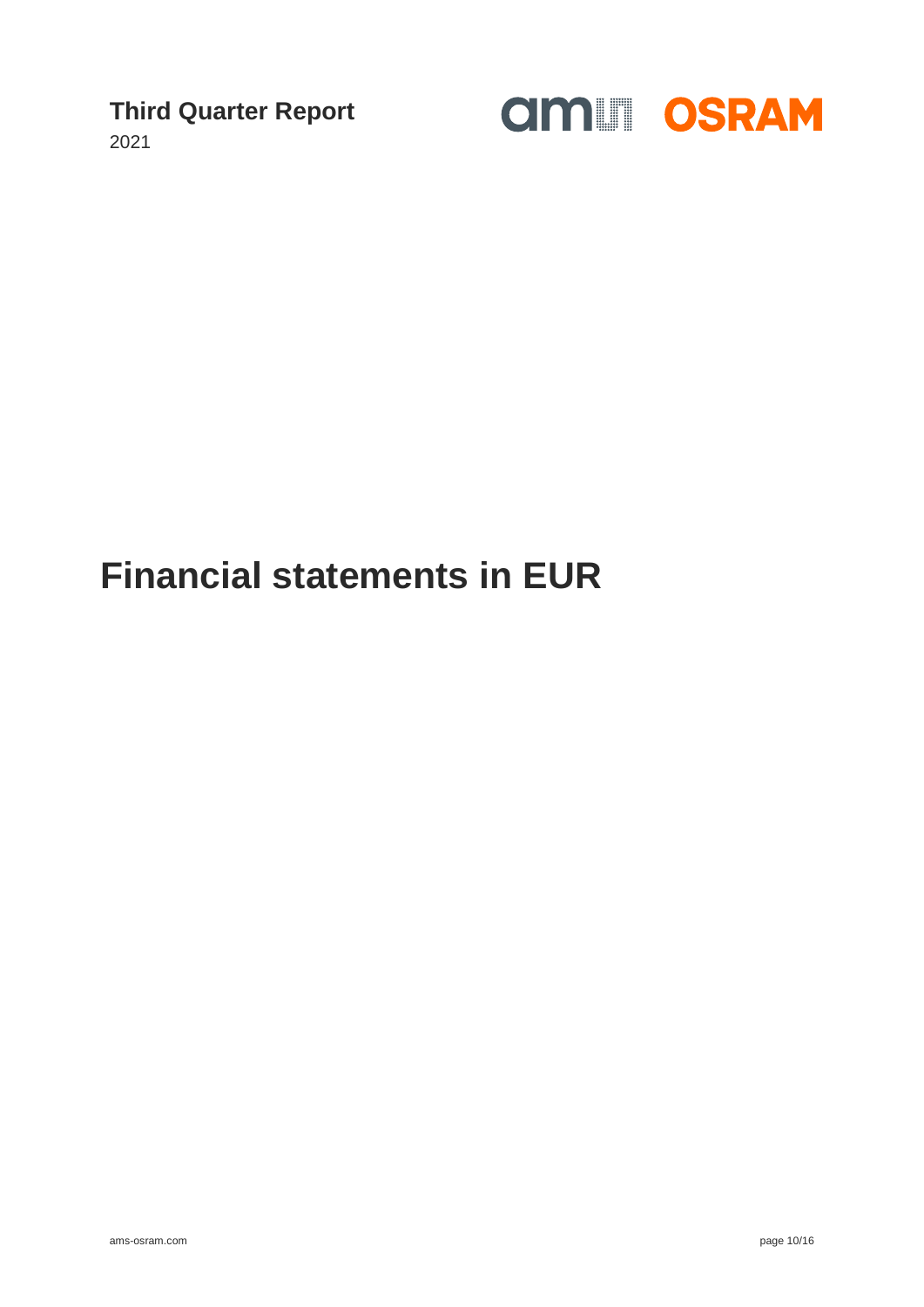

2021

#### **Consolidated Income Statement**

(unaudited)

| <b>EUR millions</b><br>(except earnings per share)                         | Q3 2021  | <b>9 months 2021</b> | Q3 2020 | <b>9 months 2020</b> |
|----------------------------------------------------------------------------|----------|----------------------|---------|----------------------|
| <b>Revenues</b>                                                            | 1,288    | 3,809                | 1,220   | 2,093                |
| Cost of sales                                                              | $-878$   | $-2,752$             | $-961$  | $-1,510$             |
| <b>Gross profit</b>                                                        | 410      | 1,057                | 260     | 583                  |
| Gross margin in %                                                          | 32%      | 28%                  | 21%     | 28%                  |
| Research and development                                                   | $-156$   | $-490$               | $-151$  | -272                 |
| Selling, general and administrative                                        | $-171$   | $-566$               | $-216$  | -333                 |
| Other operating income                                                     | 28       | 72                   | 30      | 36                   |
| Other operating expense                                                    | $-24$    | $-32$                | $-2$    | $-2$                 |
| Result from equity investments                                             | $-5$     | $-12$                | $-2$    | $-2$                 |
| <b>Result from operations</b>                                              | 83       | 30                   | -80     | 10                   |
| Net financing result                                                       | $-59$    | $-149$               | -66     | $-161$               |
| Result before tax (contin. operations)                                     | 24       | $-119$               | $-146$  | $-152$               |
| Income tax result                                                          | $-64$    | $-81$                | 21      | 18                   |
| Net result (continuing operations)                                         | $-40$    | $-200$               | $-125$  | -134                 |
| Results from discontinued operations                                       | $\Omega$ | $\Omega$             | 2       | 2                    |
| Net result                                                                 | $-40$    | $-200$               | $-122$  | -131                 |
|                                                                            |          |                      |         |                      |
| Thereof non-controlling interests                                          | 6        | $-2$                 | $-36$   | -36                  |
| Thereof ams shareholders                                                   | $-46$    | $-199$               | -86     | -95                  |
|                                                                            |          |                      |         |                      |
| Basic earnings per share in CHF <sup>1)</sup>                              | $-0.19$  | $-0.83$              | $-0.36$ | $-0.51$              |
| Diluted earnings per share in CHF <sup>1)</sup>                            | $-0.19$  | $-0.83$              | $-0.38$ | $-0.51$              |
| Basic earnings per share in EUR                                            | $-0.18$  | $-0.76$              | $-0.33$ | $-0.48$              |
| Diluted earnings per share in EUR                                          | $-0.18$  | $-0.76$              | $-0.36$ | $-0.48$              |
| Basic earnings per share in CHF <sup>1)</sup><br>(continuing operations)   | $-0.19$  | $-0.83$              | $-0.37$ | $-0.52$              |
| Diluted earnings per share in CHF <sup>1)</sup><br>(continuing operations) | $-0.19$  | $-0.83$              | $-0.39$ | $-0.52$              |
| Basic earnings per share in EUR<br>(continuing operations)                 | $-0.18$  | $-0.76$              | $-0.34$ | $-0.49$              |
| Diluted earnings per share in EUR<br>(continuing operations)               | $-0.18$  | $-0.76$              | $-0.37$ | $-0.49$              |
|                                                                            |          |                      |         |                      |
| Number of shares basic (in million)                                        | 261.2    | 261.1                | 260.6   | 200.0                |
| Number of shares diluted (in million)                                      | 261.5    | 261.7                | 265.5   | 205.5                |

<sup>1)</sup> Earnings per share in CHF were converted using the average currency exchange rate for the respective periods.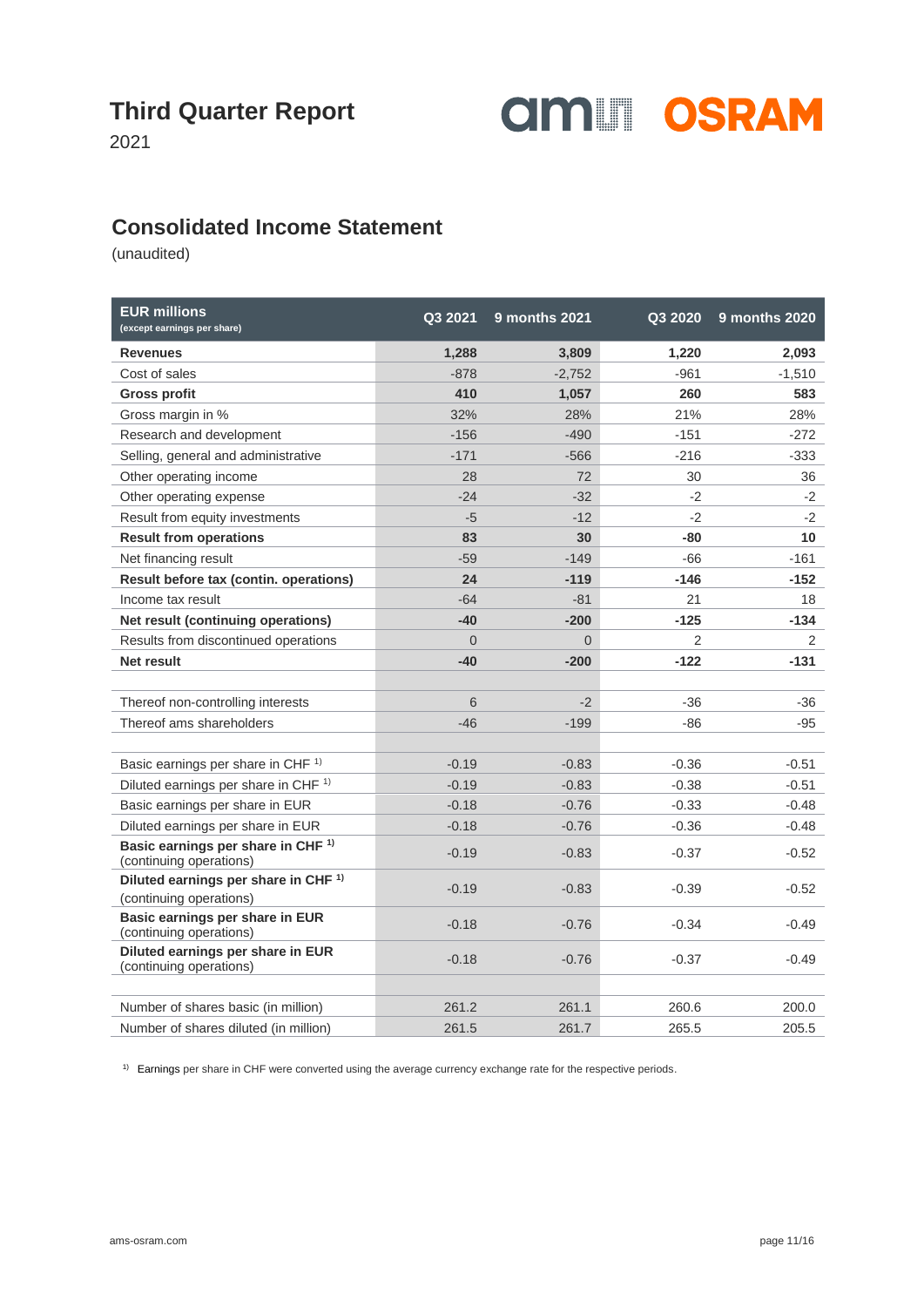

2021

#### **Consolidated Balance Sheet**

| <b>EUR millions</b>                                        | <b>September 30, 2021</b> | <b>December 31, 2020</b> |
|------------------------------------------------------------|---------------------------|--------------------------|
| <b>Assets</b>                                              |                           |                          |
| Cash and cash equivalents                                  | 1,298                     | 1,597                    |
| Trade receivables                                          | 700                       | 621                      |
| Inventories                                                | 829                       | 858                      |
| Other receivables and assets                               | 230                       | 169                      |
| Short-term investments                                     | 16                        | 19                       |
| Assets held for sale                                       | 196                       | 48                       |
| <b>Total current assets</b>                                | 3,269                     | 3,312                    |
|                                                            |                           |                          |
| Property, plant and equipment                              | 1,593                     | 1,938                    |
| Intangible assets                                          | 4,008                     | 4,051                    |
| Right of use assets                                        | 252                       | 289                      |
| Investments in associates                                  | 69                        | 75                       |
| Deferred tax assets                                        | 133                       | 165                      |
| Other long term assets                                     | 124                       | 108                      |
| <b>Financial assets</b>                                    | 31                        | 25                       |
| <b>Total non-current assets</b>                            | 6,210                     | 6,652                    |
| <b>Total assets</b>                                        | 9,479                     | 9,963                    |
| <b>Liabilities and Equity</b>                              |                           |                          |
| <b>Current liabilities</b>                                 |                           |                          |
| Short-term interest-bearing loans and borrowings           | 478                       | 237                      |
| Trade payables                                             | 670                       | 545                      |
| Income tax payables                                        | 115                       | 104                      |
| <b>Current Provisions</b>                                  | 359                       | 342                      |
| Other current liabilities                                  | 1,302                     | 1,696                    |
| Liabilities associated with assets held for sale           | 154                       | 127                      |
| <b>Total current liabilities</b>                           | 3,079                     | 3,052                    |
|                                                            |                           |                          |
| Interest-bearing loans and borrowings<br>Employee benefits | 2,678<br>183              | 3,066                    |
| Deferred tax liabilities                                   | 206                       | 218<br>227               |
| Provisions                                                 | 44                        | 44                       |
| Other liabilities                                          | 450                       | 328                      |
| <b>Total non-current liabilities</b>                       | 3,561                     | 3,884                    |
|                                                            |                           |                          |
| <b>Equity</b>                                              |                           |                          |
| Issued capital                                             | 274                       | 274                      |
| Additional paid-in capital                                 | 1,959                     | 2,176                    |
| Treasury shares                                            | $-122$                    | $-127$                   |
| Retained earnings                                          | 15                        | 925                      |
| Other components of equity                                 | 762                       | $-161$                   |
| Total equity attributable to shareholders of ams AG        | 2,888                     | 3,088                    |
| Non-controlling interests                                  | $-50$                     | -61                      |
| <b>Total equity</b>                                        | 2,839                     | 3,027                    |
| <b>Total liabilities and equity</b>                        | 9,479                     | 9,963                    |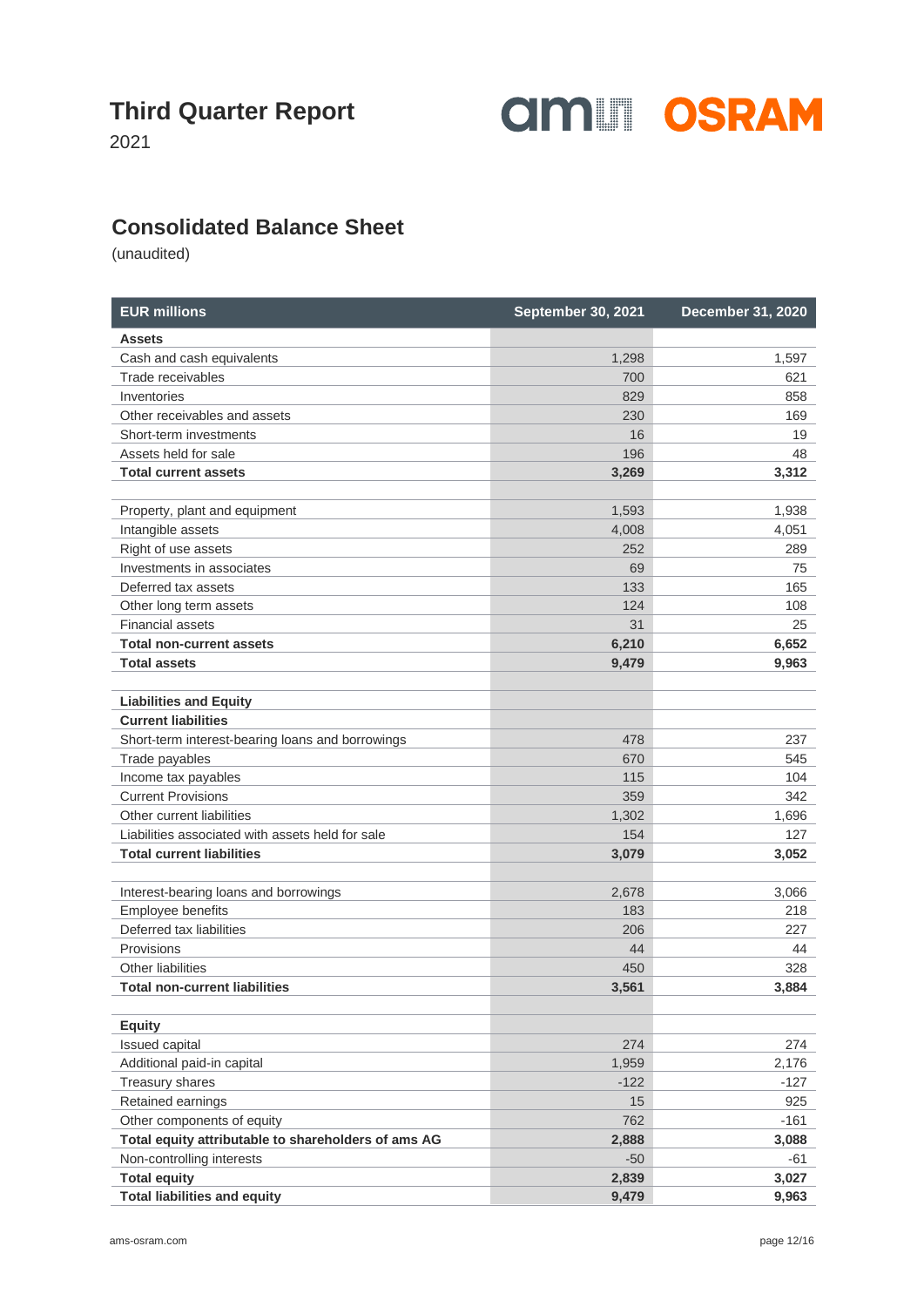

2021

#### **Consolidated Statement of Cash Flows**

| <b>EUR millions</b>                                                                                                | Q3 2021        | 9 months<br>2021 | Q3 2020      | 9 months<br>2020 |
|--------------------------------------------------------------------------------------------------------------------|----------------|------------------|--------------|------------------|
| <b>Operating activities</b>                                                                                        |                |                  |              |                  |
| Net income (loss)                                                                                                  | $-40$          | $-200$           | $-122$       | $-131$           |
| Adjustments to reconcile net income (loss) to cash provided/used                                                   |                |                  |              |                  |
| Income (loss) from discontinued operations, net of tax                                                             | $\Omega$       | $\Omega$         | $-2$         | $-2$             |
| Amortization, depreciation, and impairment                                                                         | 126            | 587              | 235          | 386              |
| Expenses from stock option plans (acc. to IFRS 2)                                                                  | 10             | 32               | 18           | 51               |
| Income taxes                                                                                                       | 64             | 81               | $-21$        | $-18$            |
| Net financial result                                                                                               | 59             | 149              | 66           | 161              |
| Other non-cash (income) expenses                                                                                   | $-2$           | $-1$             | 11           | 11               |
| (Gains) losses on sales and disposals of businesses, intangible<br>assets, and property, plant, and equipment, net | $-2$           | $-26$            | $\mathbf{1}$ | $\mathbf 0$      |
| Result from sale of financial assets                                                                               | $\Omega$       | $\overline{0}$   | 0            | $\mathbf 0$      |
| (Gains) losses on investments accounted for using the equity<br>method                                             | 2              | $\overline{7}$   | 2            | $\overline{2}$   |
| Change in current assets and liabilities                                                                           |                |                  |              |                  |
| (Increase) decrease in inventories                                                                                 | 17             | $-32$            | 63           | 50               |
| (Increase) decrease in trade receivables                                                                           | $-11$          | $-54$            | $-45$        | 47               |
| (Increase) decrease in other current assets                                                                        | $-32$          | $-34$            | 19           | $-36$            |
| Increase (decrease) in trade payables                                                                              | $\overline{7}$ | 127              | $-105$       | $-96$            |
| Increase (decrease) in current provisions                                                                          | $-8$           | $-24$            | 10           | $-3$             |
| Increase (decrease) in other current liabilities                                                                   | 51             | 67               | 3            | 20               |
| Change in other assets and liabilities                                                                             | $-9$           | $-1$             | $-52$        | $-53$            |
| Income taxes paid                                                                                                  | $-17$          | $-69$            | $-7$         | -8               |
| Dividends received                                                                                                 | $\overline{0}$ | $\overline{0}$   | $\mathbf{0}$ | 0                |
| Interest received                                                                                                  | $\mathbf{1}$   | $\overline{2}$   | 1            | 4                |
| Cash flows from operating activities<br>(continuing operations)                                                    | 216            | 612              | 73           | 385              |
| Cash flows from operating activities discontinued operations                                                       | $\Omega$       | $\Omega$         | $-2$         | $-2$             |
| <b>Cash flows operating activities</b>                                                                             | 216            | 612              | 71           | 383              |
|                                                                                                                    |                |                  |              |                  |
| <b>Investing activities</b>                                                                                        |                |                  |              |                  |
| Additions to intangible assets and property, plant, and equipment                                                  | $-92$          | $-216$           | $-71$        | $-123$           |
| Acquisitions, net of cash and cash equivalents acquired                                                            | $-9$           | $-451$           | $-1,174$     | $-1,174$         |
| Purchases of investments                                                                                           | $-1$           | $-10$            | 0            | $-181$           |
| Proceeds and payments from sales of investments, intangible<br>assets, and property, plant, and equipment          | $\overline{2}$ | 10               | 2            | 2                |
| Proceeds and payments from sales of business activities, net of<br>cash and cash equivalents disposed of           | 38             | 115              | 0            | 41               |
| Cash flows from investing activities (continuing operations)                                                       | $-62$          | $-552$           | $-1.244$     | $-1,435$         |
| Cash flows from investing activities discontinued operations                                                       | $\overline{0}$ | $\overline{0}$   | 0            | $\Omega$         |
| Cash flows from investing activities                                                                               | $-62$          | $-552$           | $-1,244$     | $-1,435$         |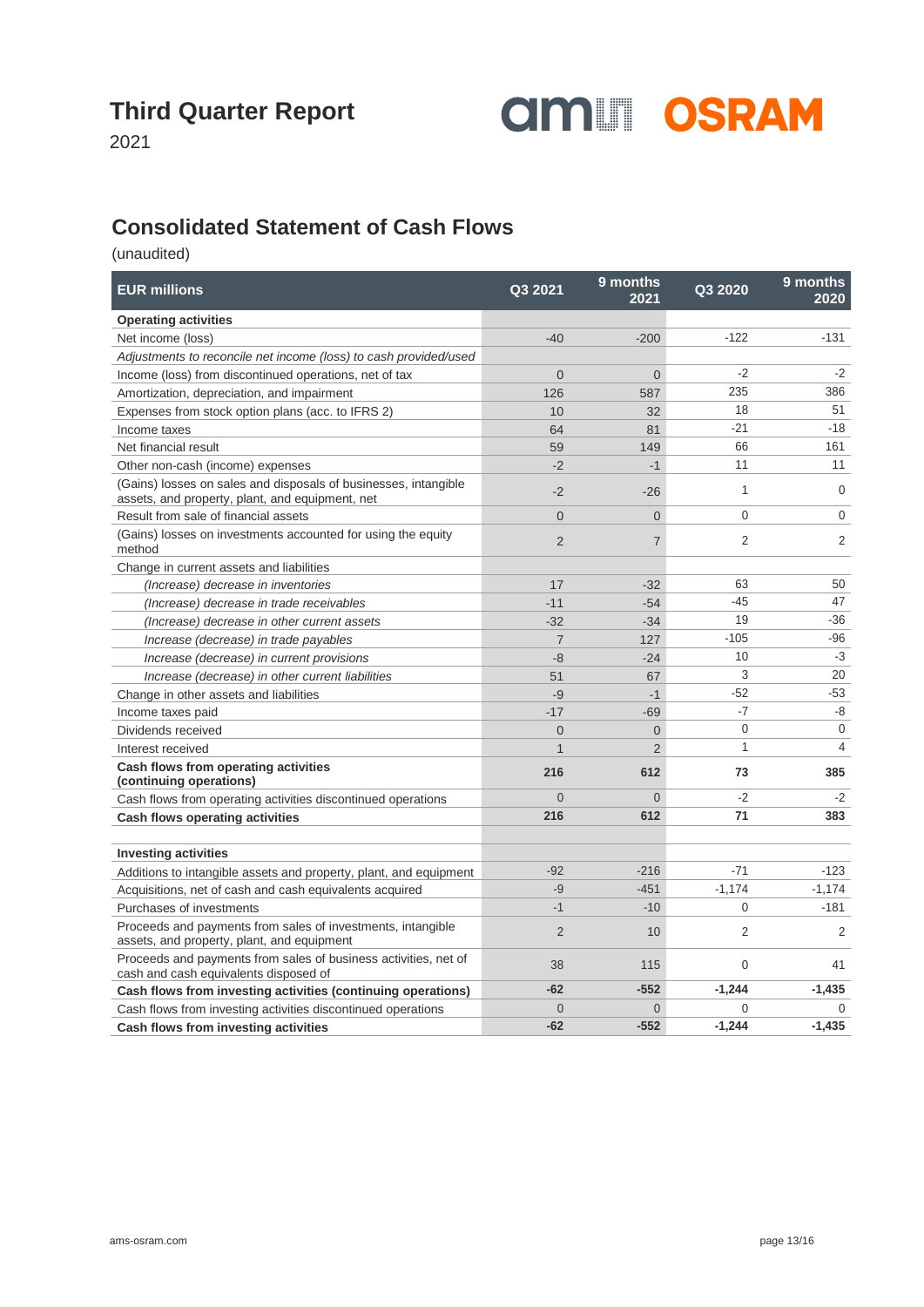

2021

| <b>Financing activities</b>                                                              |                |          |          |          |
|------------------------------------------------------------------------------------------|----------------|----------|----------|----------|
| Payments from capital increases in subsidiaries with minority<br>interests               | $\Omega$       | 13       | $\Omega$ | $\Omega$ |
| Purchase of common stock of company                                                      | $\Omega$       | $-1$     | $\Omega$ | $-127$   |
| Proceeds from issuance of long-term debt                                                 | $\Omega$       | $\Omega$ | 1,241    | 1,241    |
| Proceeds from loans                                                                      | $\overline{1}$ | 97       | 88       | 180      |
| Repayment of convertible notes                                                           | $\Omega$       | $-17$    | $\Omega$ | $\Omega$ |
| Repayment of loans                                                                       | $-116$         | $-285$   | $-919$   | $-1,057$ |
| Repayment of lease liabilities                                                           | $-20$          | $-53$    | $-14$    | $-25$    |
| Sale of treasury shares                                                                  | 1              | 5        | 1        | 141      |
| Interest paid                                                                            | $-50$          | $-123$   | $-12$    | $-30$    |
| Transaction costs from loans and borrowing                                               | $\Omega$       | $\Omega$ | $-43$    | $-150$   |
| Dividends paid                                                                           | $\Omega$       | $-1$     | $-2$     | $-2$     |
| Changes resulting from capital increase                                                  | $\Omega$       | $\Omega$ | $\Omega$ | 1.649    |
| Cash flows from financing activities (continuing operations)                             | $-184$         | $-366$   | 340      | 1,820    |
| Cash flows from financing activities (discontinued operations)                           | $\Omega$       | $\Omega$ | 0        | $\Omega$ |
| Cash flows from financing activities                                                     | $-184$         | $-366$   | 340      | 1,820    |
|                                                                                          |                |          |          |          |
| Effects of changes in foreign exchange rates on cash and cash<br>equivalents             | $\overline{7}$ | 26       | $-40$    | $-41$    |
| Change in cash and cash equivalents                                                      | $-23$          | $-279$   | $-874$   | 728      |
| Cash and cash equivalents at the begin of period                                         | 1,352          | 1,609    | 2,102    | 500      |
| Cash and cash equivalents at end of period                                               | 1,329          | 1,329    | 1,228    | 1,228    |
| Less: Cash and cash equivalent of assets held for sale at the<br>end of reporting period | 31             | 31       | 9        | 9        |
| Cash and cash equivalents at end of period<br>(continuing operations)                    | 1,298          | 1,298    | 1,219    | 1,219    |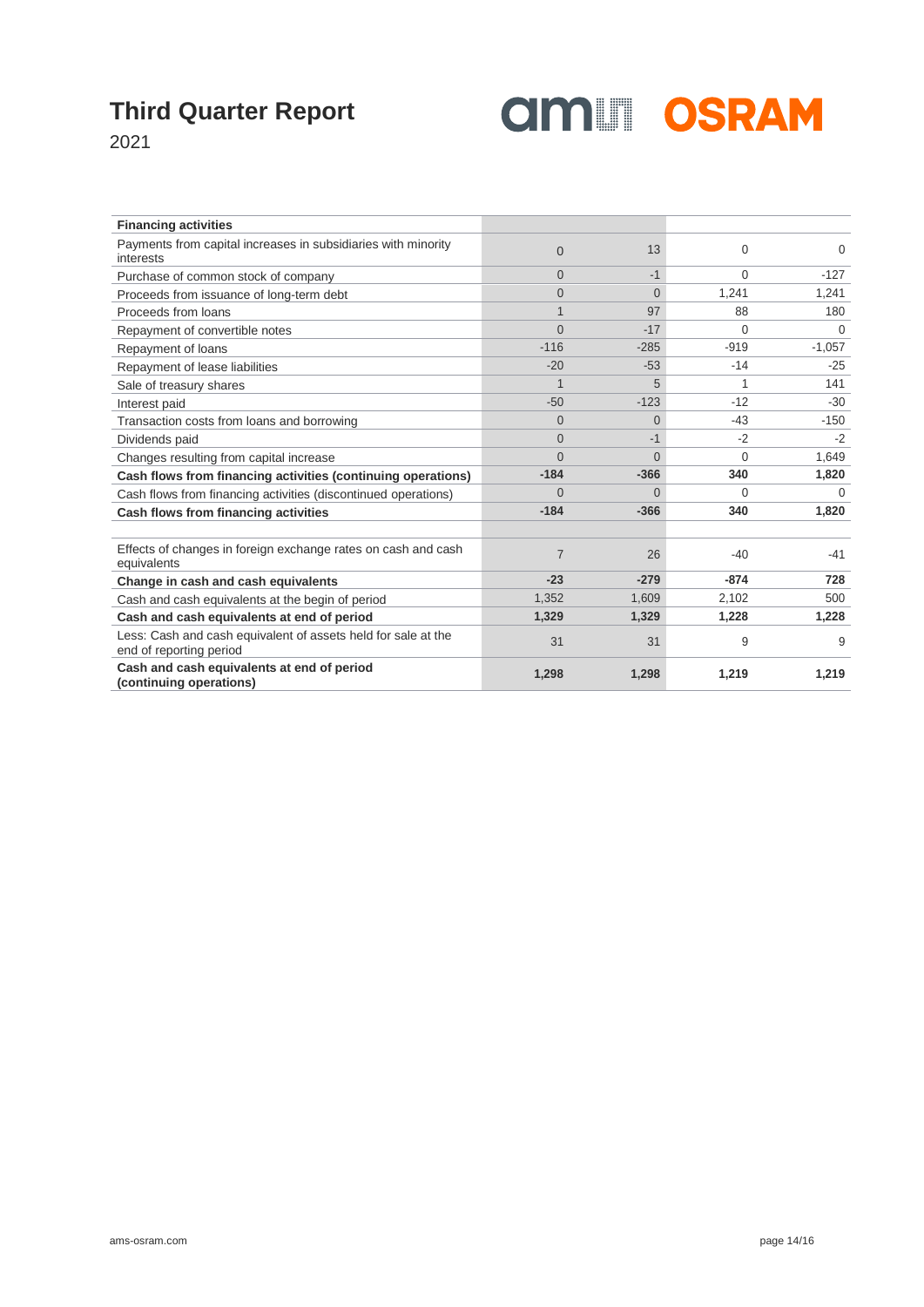

2021

#### **Reconciliation from adjusted figures to reported figures according to IFRS**

| <b>EUR millions</b>                                 |                | Q3 2021 9 months 2021 |        | Q3 2020 9 months 2020 |
|-----------------------------------------------------|----------------|-----------------------|--------|-----------------------|
| Gross profit - adjusted                             | 436            | 1,293                 | 326    | 671                   |
| M&A related costs<br>(information - see footnote 1) | $-21$          | $-61$                 | $-27$  | -46                   |
| Share-based compensation                            | $-1$           | $-1$                  | -3     | -6                    |
| <b>Transformation costs</b>                         | $-4$           | $-21$                 | $-36$  | -36                   |
| Asset restructuring                                 | $\Omega$       | $-152$                | 0      | $\Omega$              |
| Gross profit - IFRS reported                        | 410            | 1,057                 | 260    | 583                   |
| Gross margin in % - adjusted                        | 34%            | 34%                   | 27%    | 32%                   |
| Gross margin in % - IFRS reported                   | 32%            | 28%                   | 21%    | 28%                   |
| Operating expenses – adjusted                       | $-303$         | $-908$                | $-273$ | -444                  |
| M&A related costs<br>(information - see footnote 1) | $-32$          | $-80$                 | $-41$  | $-73$                 |
| Share-based compensation                            | $-9$           | $-32$                 | $-15$  | $-45$                 |
| Result from the sale of a business                  | 16             | 37                    | 0      | $\mathbf 0$           |
| Transformation costs                                | 5              | $-33$                 | $-10$  | $-10$                 |
| Result from equity investments                      | $-5$           | $-12$                 | $-2$   | $-2$                  |
| Operating expenses - reported                       | $-327$         | $-1,027$              | $-340$ | -573                  |
| Result from operations - adjusted                   | 133            | 384                   | 53     | 227                   |
| M&A related costs<br>(information - see footnote 1) | $-53$          | $-141$                | $-68$  | $-119$                |
| Share-based compensation                            | $-10$          | $-33$                 | $-18$  | -51                   |
| <b>Transformation costs</b>                         | $\overline{0}$ | $-54$                 | -45    | -45                   |
| Asset restructuring                                 | $\overline{0}$ | $-152$                | 0      | $\mathbf 0$           |
| Result from the sale of a business                  | 16             | 37                    | 0      | $\mathbf 0$           |
| Result from equity investments                      | $-5$           | $-12$                 | $-2$   | $-2$                  |
| <b>Result from operations - IFRS reported</b>       | 83             | 30                    | $-80$  | 10                    |
| Operating margin in % – adjusted                    | 10%            | 10%                   | 4%     | 11%                   |
| Operating margin in % - reported                    | 6%             | 1%                    | $-7%$  | $0\%$                 |
|                                                     |                |                       |        |                       |
| Result from operations - adjusted                   | 133            | 384                   | 53     | 227                   |
| Net financing result                                | $-59$          | $-149$                | $-66$  | $-161$                |
| Income tax result                                   | $-64$          | $-81$                 | 21     | 18                    |
| Net result adjusted (continuing operations)         | 10             | 154                   | 8      | 84                    |
| Results from discontinued operations                | $\Omega$       | $\overline{0}$        | 2      | 2                     |
| Net result - adjusted                               | 10             | 154                   | 10     | 86                    |
| Basic adjusted earnings per share<br>(in EUR)       | 0,02           | 0,60                  | 0,09   | 0,49                  |

1) M&A related costs includes depreciation and amortization of purchase price allocated assets, integration, carve-out and acquisition related costs